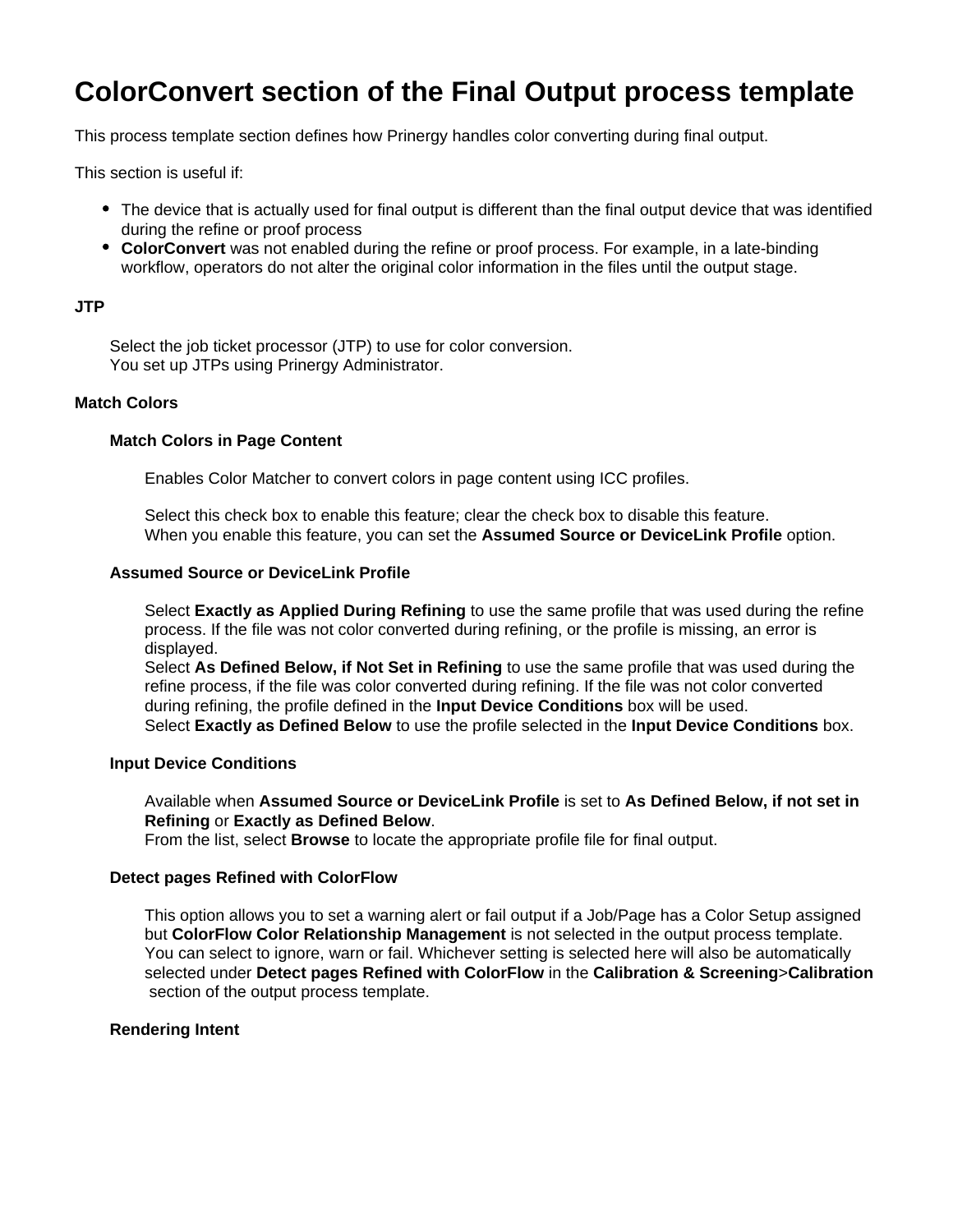Select **Relative Colorimetric** if the proofing paper is similar to the paper that will be used during final output.

Select **Absolute Colorimetric** to simulate the color of the paper that will be used during final output. Select **PDF** to use the rendering intent specified in the PDF file when output by the creative software during final output.

Select **Perceptual** to use rendering that uses gamut compression and produces less saturated colors during final output.

Select **Saturation** to make sure colors are represented in a way that preserves or emphasizes saturation during final output.

# **Retain CMYK Black**

Preserves black in images and graphics that are defined in CMYK or RGB color space. For ICCbased color matching engines, CMYK images and graphics get transformed from CMYK to L\*a\*b\* and back to CMYK color in order to perform color matching. In going from CMYK (four components) to L\*a\*b\* (three components) and back again, the black (K) channel separation information (UCR /GCR) has in the past been destroyed. Selecting this check box instructs the Color Matcher to preserve the black generation information from the source color space. As a result, the amount of black relative to CMY in the images and graphics stays about the same. The purpose of this feature is to help preserve the visual weight of images and graphics.

**Note:** When you enable this feature, Color Matcher requires some additional processing time because of the extra calculations involved.

## **Overprint Handling (CPU Intensive)**

## (See [About overprint handling\)](https://workflowhelp.kodak.com/display/PRIN/About+overprint+handling)

Select to prevent overprinting objects from generating unintended knockouts. If you are converting spot colors to process for a proof, or if you are color-matching one CMYK space to another CMYK space for a proof, you probably need to apply overprint handling, even if you applied it during refine.

To use overprint handling, you must perform these actions:

- a. In the **ColorConvert** section, select:
	- The **Color Matcher** JTP
	- The **Match Colors in Page Content** check box
	- The **Overprint Handling** check box

b. Choose between raster and vector overprint handling in the **Methods** list. **Note:** The raster option is available only when **Shades=256** is selected in the **Render** section of the process template.

#### **Method**

Choose to use vector or raster overprint handling for this output process.

Select **Raster** when outputting to low-resolution contone proofers (for example, Veris digital proofer or Matchprint Inkjet proofer).

**Note:** To use raster overprint handling, you must select **Shades=256** in the **Render** section of the process template.

Additional factors to consider:

- Raster overprint handling can be applied only to continuous tone data
- Raster overprint handling occurs after the RIP
- Raster processing time increases exponentially as the resolution increases
- Raster overprint handling eliminates all overprints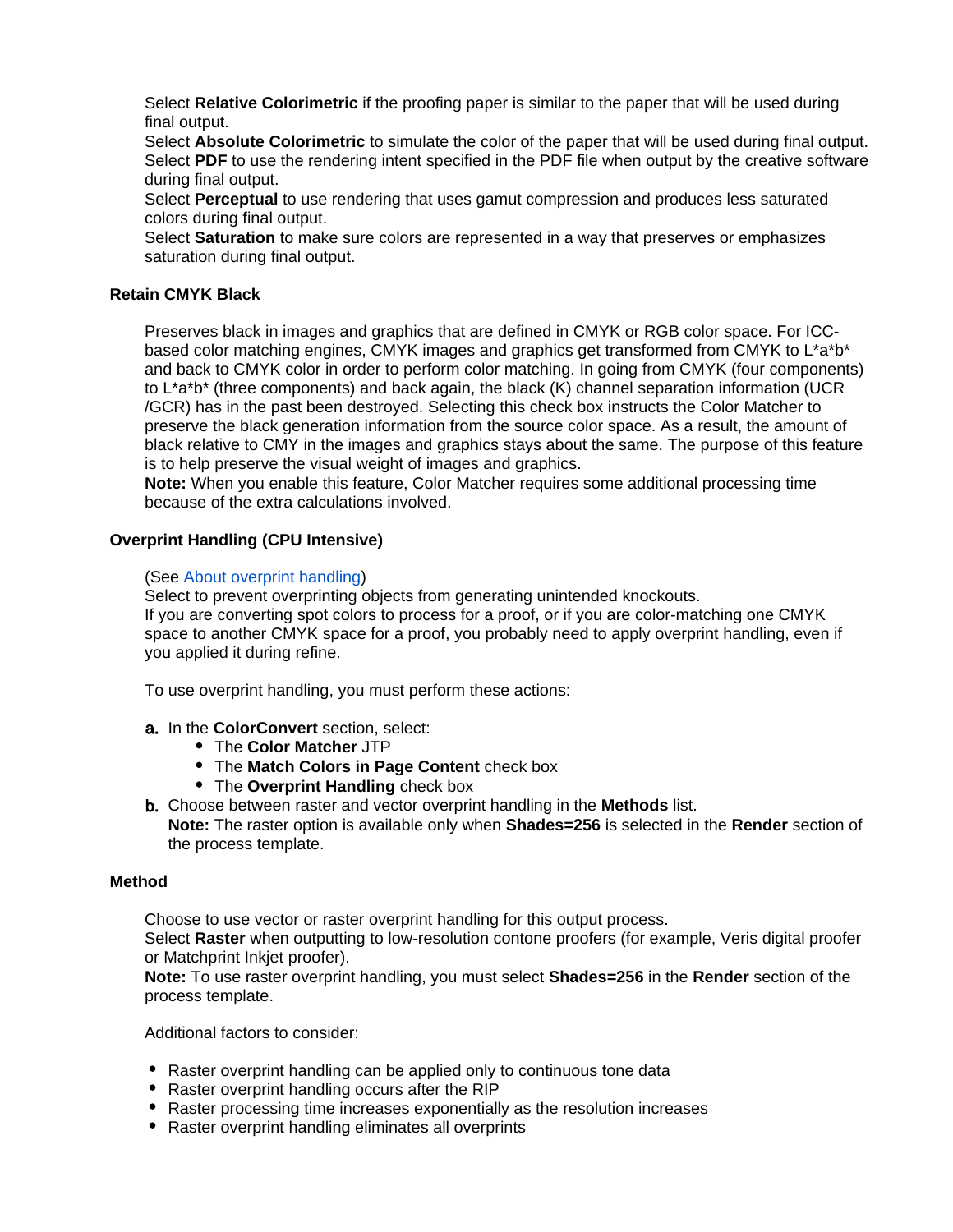Select **Vector** when outputting to halftone (screen) proofers (for example, the Spectrum device), or to high-resolution contone proofers.

Additional factors to consider:

- Vector overprint handling occurs before the RIP
- Depending on the complexity of the file, vector overprint handling could take longer than raster overprint handling.
- Vector overprint handling does not eliminate all overprints. In objects where overprinting does not have an effect on the output, the objects retain an overprint status. For example, if you set black to overprint, but one black object is not placed on top of another object, this black object is, after overprint handling, still an overprinting object.

#### **Preserve Traps**

Select this check box to preserve existing Kodak traps when vector overprint handling is used. **Note:** When existing traps are preserved, you cannot remove them in later processing. You must remove the traps in the original file. Traps are color-managed as regular objects.

#### **Extended Blend Mode Handling (use with caution)**

This option is only available when the **Overprint Handling (CPU Intensive)** check box is selected. If you select this option, additional Transparency Blend Modes (ColorDodge, ColorBurn, Difference, Exclusion, Lighten, Darken and Screen) will be processed through the Overprint handler (if necessary). This option is to be used with caution (check output carefully) since colormatching transparency can cause unexpected results (for more information, see the Color Convert section of the Release Notes).

**Note:** In Prinergy 6.0, 6.1 and 7.0, this functionality was enabled whenever **Overprint Handling (CPU Intensive)** was selected. In Prinergy 7.5, you can decide whether to enable it or not.

#### **Process CEPS Data**

Select this check box to enable spot color mapping and color matching of CEPS data. For more information, see the [CEPS Conversion section of the refine process template](https://workflowhelp.kodak.com/display/PRIN/CEPS+Conversion+section+of+the+Refine+process+template) and [Normalize section of the refine process template](https://workflowhelp.kodak.com/display/PRIN/Normalize+section+of+the+Refine+process+template) topics.

#### **Process Marks**

Select this check box when you want to apply color management to your marks file. Depending on the type of mark, it may be necessary to enable **Overprint Handling** to appropriately convert the mark and apply the necessary color transformation.

**Note:** When **Process Marks** is selected, both sheet marks and page marks are color managed.

#### **Color match 1-bit images**

Select this check box to color match 1-bit images. One-bit images are images that represent two tones, typically black and white. The pixel is either a 0 or a 1 value. Examples are copydot images. **Note:** This feature will convert 1-bit images to 8-bit images. This causes pages to become larger and to render more slowly. Clear this check box if you do not require color matching of 1-bit images, or if the feature causes unacceptable performance degradation. (For example, copydot files take a very long time to refine and render.)

This feature is available when **Match Colors in Page Content** is selected.

#### **Preserve Colors**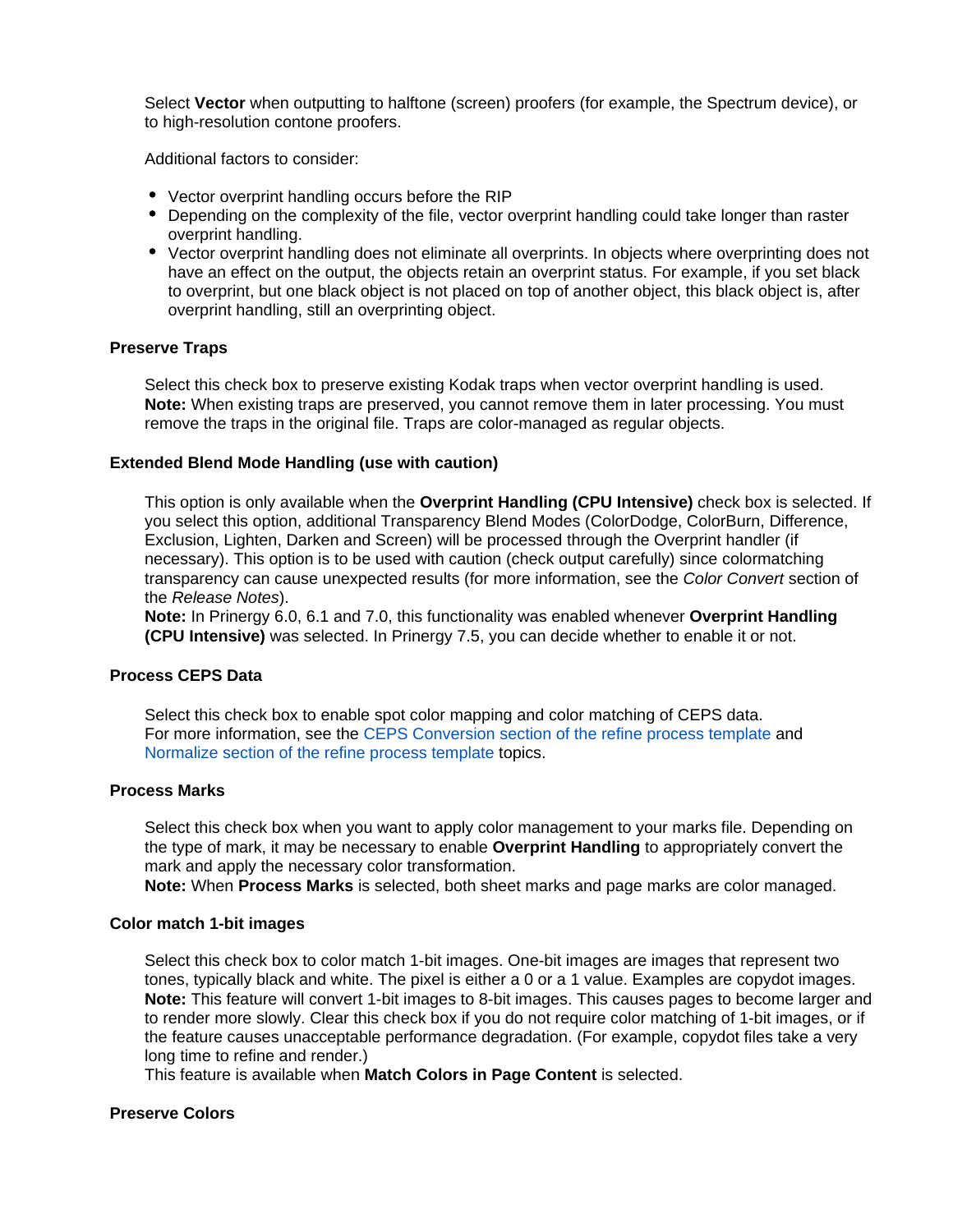## **Preserve White and Black Colors for Graphics**

When this option is selected, the Color Matcher JTP bypasses pure white and pure black. For example, if an input file has a build of 0,0,0,100, Color Matcher does not touch the input build of pure black, for graphics only. Similarly, for pure white, if an input file has a CMYK build of 0,0,0,0, Color Matcher does not touch the input build of pure white. The following builds are also preserved:

- 255,255,255 RGB
- 0,0,0 RGB
- 255 Gray
- $\bullet$  0 Gray

## **Preserve Any CMYK Pure Black for Graphics**

When this option is selected, Color Matcher bypasses all CMYK (0, 0, 0, 0...100) colors. The options are available regardless of whether ColorFlow is used. The options are also unrelated to the use of a DeviceLink profile.

## **Device Condition**

Enables the ICC profile for a proofing device. The ICC profile characterizes the way the proofing device prints.

Enable this feature by selecting a profile in the **Device Condition** box. A profile should always be present because the Color Matcher needs it for mapping spots and other tasks.

## **Source of Color Recipes**

## **Extract Recipe from the File**

Select to use the color recipes embedded in the file.

## **Lookup Recipe in Color Database**

Select to use the color libraries selected in this process template.

## **Color Libraries**

## **Always Use Color Combiner to Convert Spots**

Available when a proof output format is selected in the **Output To** list (not available for final output). If the input files contain overprinted spot colors, the Color Combiner, which is a plug-in to the renderer, combines the layers and outputs the overprinted colors correctly. When cleared, the renderer handles the conversion of spot colors to process colors if the following conditions exist:

- Input files are composite
- All spot colors are set to Opaque in the color database (if the spot color is not in the color database, Opaque is assumed)

If the above conditions are not met, the Color Combiner will be used even if the **Always Use Color Combiner to Convert Spots** is cleared.

The recommended setting is to select this check box.

This check box appears in both the **Render** section and the **ColorConvert** section. Changing it in one place changes it in the other.